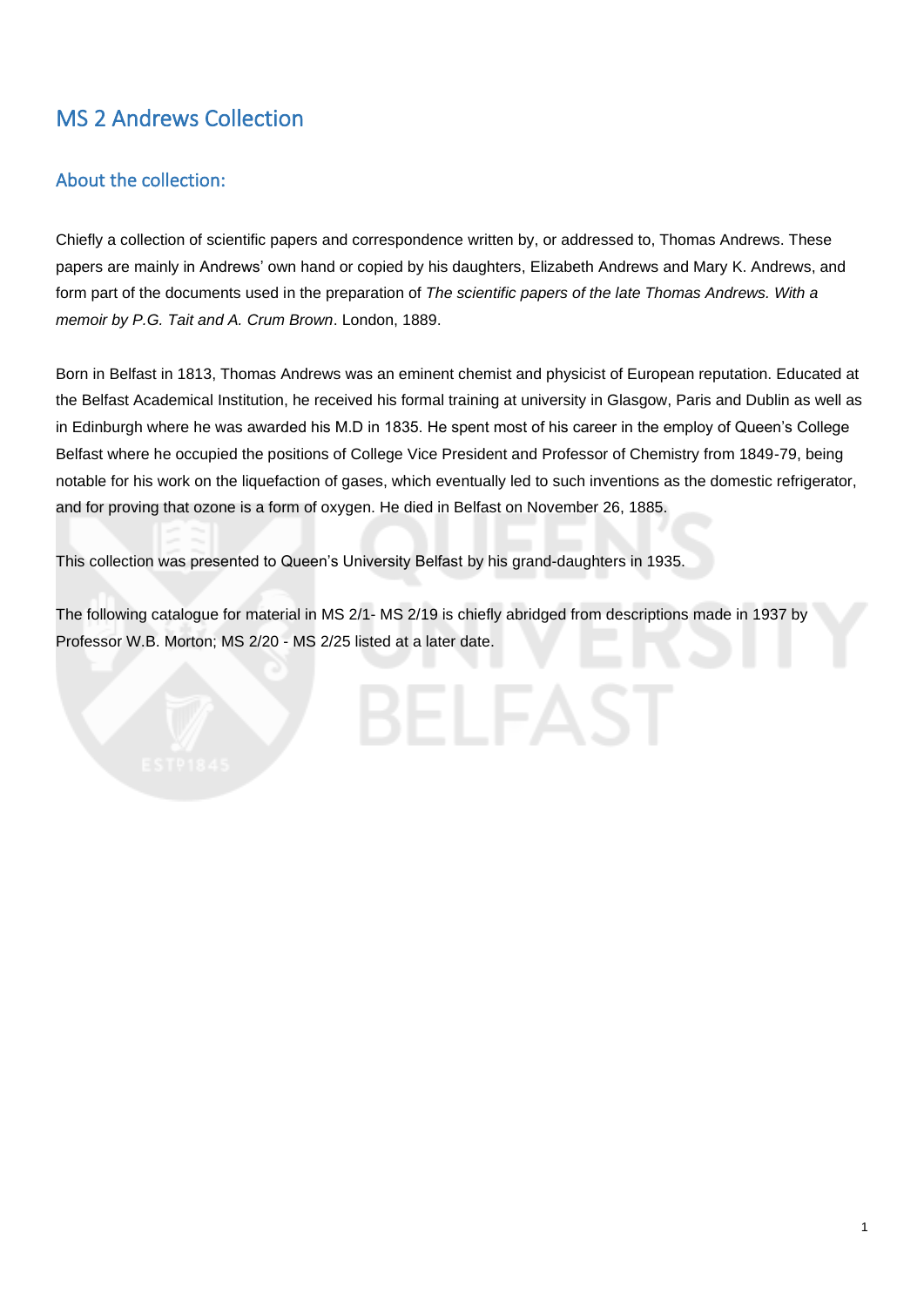# MS 2 Outline

| MS 2/1-10         | Scientific memoirs                                                      | p. 3  |
|-------------------|-------------------------------------------------------------------------|-------|
| <b>MS 2/11</b>    | Four bound notebooks                                                    | p. 4  |
| <b>MS 2/12</b>    | Roll containing two original drawings                                   | p. 5  |
| <b>MS 2/13</b>    | Correspondence                                                          | p. 5  |
| <b>MS 2/14</b>    | Bundle originally marked "Dr Andrews' Papers to Lit & Phil Soc Belfast" | p. 7  |
| <b>MS 2/15</b>    | Bundle of papers without title                                          | p. 8  |
| <b>MS 2/16</b>    | Parcel marked by Mary K. Andrews                                        | p. 9  |
| <b>MS 2/17</b>    | Article and draft by P.G. Tait                                          | p. 10 |
| <b>MS 2/18</b>    | Parcel primarily containing drawings                                    | p. 11 |
| <b>MS 2/19</b>    | Assorted manuscript material including early notes taken in Paris 1836  | p. 12 |
| <b>MS 2/20</b>    | 18 bound notebooks                                                      | p. 12 |
| <b>MS 2/21</b>    | 5 Offprints                                                             | p. 14 |
| <b>MS 2/22</b>    | Loose papers                                                            | p. 15 |
| <b>MS 2/23</b>    | Scientific papers and articles                                          | p. 15 |
| <b>MS 2/24</b>    | Box file                                                                | p. 15 |
| <b>MS 2/25</b>    | Photographs                                                             | p. 15 |
| <b>Appendix 1</b> | Index of Names                                                          | p. 17 |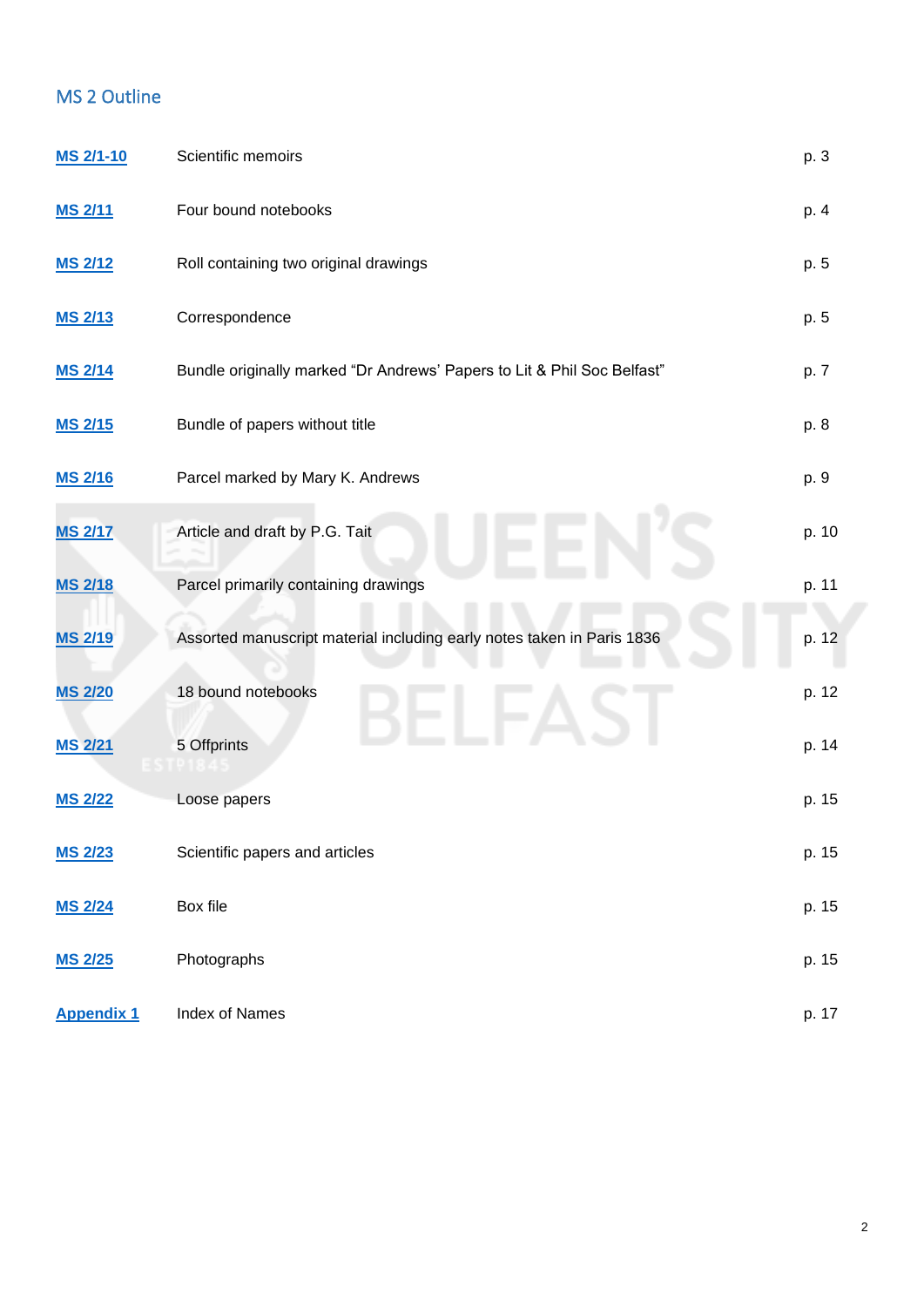# <span id="page-2-0"></span>MS 2/1-10 Scientific memoirs

# **Papers and addresses presented by their authors to Andrews; 10 bound presentation copies.**

#### <span id="page-2-1"></span>**MS 2/1 Bound quarto volume of papers**

In most cases presented to Andrews by the author; some papers authored by Andrews; several papers authored by Michael Faraday; some papers include an inscription. Presentation plate on front board: "Presented by Miss Andrews 25<sup>th</sup> November 1920"; handwritten notes at end: "List of all my Scientific Papers".

#### <span id="page-2-2"></span>**MS 2/2 Bound quarto volume of papers**

In most cases presented to Andrews by the author; 2 papers authored by Michael Faraday; some papers include an inscription; 1 paper in French. Presentation plate on front board: "Presented by Miss Andrews 25<sup>th</sup> November 1920".

#### **MS 2/3 Bound quarto volume of papers**

In most cases presented to Andrews by the author; 2 papers authored by Andrews; some papers include an inscription; several papers in French.

Presentation plate on front board: "Presented by Miss Andrews 25<sup>th</sup> November 1920".

### **MS 2/4 Bound quarto volume of papers**

In most cases presented to Andrews by the author; some papers include an inscription; some papers in French, some in German.

Paper entitled 'Introduction to the first volume of transactions of the Institution of Civil Engineers' (London, 1836) includes a plate with a number of signatures and bears the heading "Autographs of eminent engineers noticed in the Introduction".

Presentation plate on front board: "Presented by Miss Andrews 25<sup>th</sup> November 1920".

#### <span id="page-2-3"></span>**MS 2/5** *Scientific Memoirs.* **Vol. II. Presentation Copies**

Bound volume of papers, in most cases presented to Andrews by the author; 1 paper authored by Michael Faraday; 1 paper in the form of a letter to Faraday; some papers include an inscription; some papers in French.

<span id="page-2-4"></span>Presentation plate on front board: "Presented by Miss Andrews 25<sup>th</sup> November 1920"; typed note on front board records "Vol. I of this series was not presented by donor".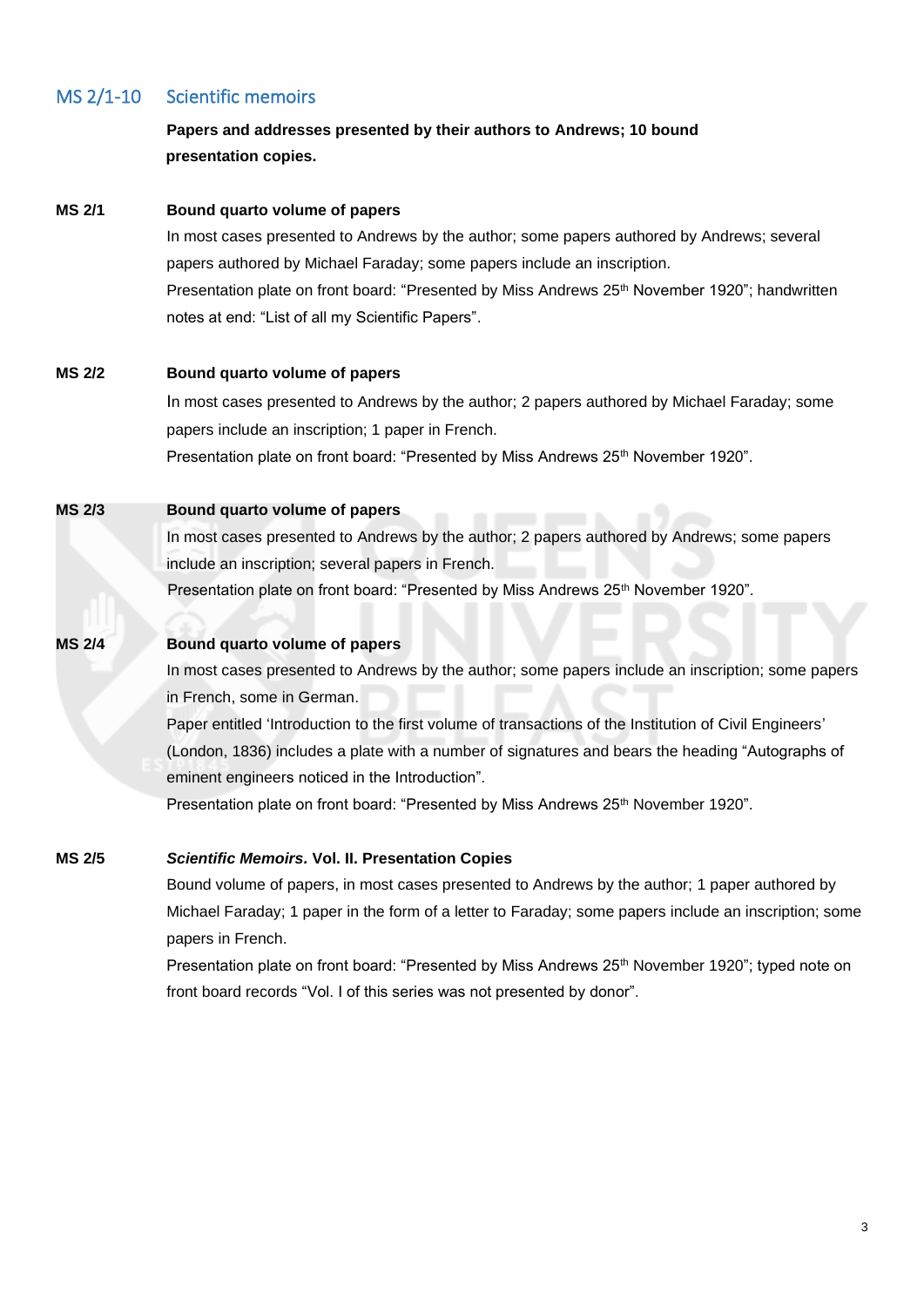# **MS 2/6** *Scientific Memoirs.* **Vol. III. Presentation Copies** Bound volume of papers, in most cases presented to Andrews by the author; some papers authored

by Andrews; several papers authored by Michael Faraday; 1 paper in the form of a letter to "My dear Mr Faraday"; some papers include an inscription; 1 paper in French; 1 paper in German. Presentation plate on front board: "Presented by Miss Andrews 25<sup>th</sup> November 1920".

## **MS 2/7** *Scientific Memoirs.* **Vol. IV. Presentation Copies**

Bound volume of papers, in most cases presented to Andrews by the author; some papers include an inscription; 1 paper in German. Presentation plate on front board: "Presented by Miss Andrews 25<sup>th</sup> November 1920".

### **MS 2/8** *Scientific Memoirs.* **Vol. V. Presentation Copies**

Bound volume of papers, in most cases presented to Andrews by the author; some papers authored by Andrews; some papers include an inscription; many papers in French; several papers in German. Presentation plate on front board: "Presented by Miss Andrews 25<sup>th</sup> November 1920".

### **MS 2/9** *Scientific Memoirs.* **Vol. VI. Presentation Copies**

Bound volume of papers, many of which relate to agriculture; 1 paper in French. Presentation plate on front board: "Presented by Miss Andrews 25<sup>th</sup> November 1920".

# **MS 2/10** *Scientific Memoirs.* **Vol. VII. Presentation Copies**

Bound volume of papers; in most cases presented to Andrews by the author; some papers include an inscription; 1 paper in French. Presentation plate on front board: "Presented by Miss Andrews 25<sup>th</sup> November 1920".

# <span id="page-3-0"></span>MS 2/11 Four bound notebooks

**Originally in a parcel erroneously marked "Notes taken by T.A. in Paris about 1830".**

- **MS 2/11/1** Notebook containing lectures on Astronomy; written in a youthful hand and style. 68ff., paged 3-62, 1-40, 1-32; 190 x 155mm; pages 1, 2, 63, 64 of the first pagination and 33-36, 39- 42 of the third are missing. On ff. 67 verso and 68 verso are lists of names, perhaps made by Andrews as a school monitor.
- **MS 2/11/2** Notebook, similar to MS 2/11/1, entitled on the front cover "*Conic Sections and Differential Calculus*" and on the back cover "Differential Calculus and Conic Sections". The date "Friday. Sep: 26. 1828." occurs on folio 44 verso.
- **MS 2/11/3** Commonplace book headed "*Note Book. A. Physics*"; contains abstracts of papers by contemporary authors from L'Institut and elsewhere. Date range:1836-1843.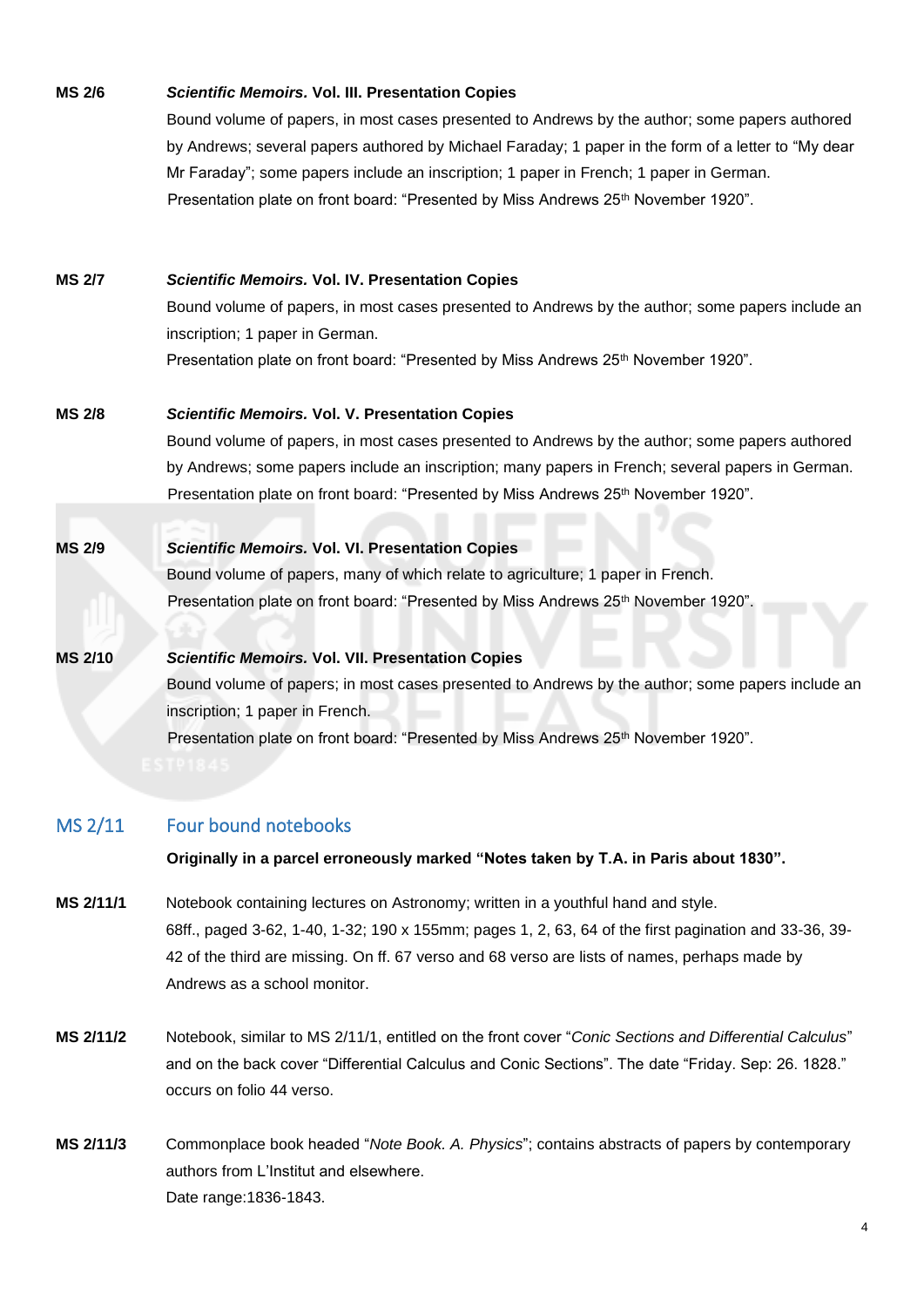Paper watermarked "1835". 24ff.; 310 x 195mm.

**MS 2/11/4** Commonplace book headed "*Note Book. B. Chemistry*"; contains abstracts of papers by contemporary authors from L'Institut and elsewhere. Date range:1837-1840. Paper watermarked "1835". 24ff.; 310 x 195mm.

# MS 2/12 Roll containing two drawings

<span id="page-4-0"></span>**Handwritten note on separate page: "Original Drawings made by Mrs. Andrews for Dr. Andrews' Papers. "On the Heat developed during the formation of the Metallic Compounds of Chlorine, Bromine & Iodine" and "Heat disengaged during the Combination of Bodies with Oxygen & Chlorine". Plates I and II facing p. 94 & p. 130 of Andrews' Scientific Papers".**

# <span id="page-4-1"></span>MS 2/13 Correspondence

**MS 2/13/1-MS 2/13/13 originally in parcel marked "Copies of Letters to Dr Andrews on Scientific Problems".**

<span id="page-4-2"></span>

| MS 2/13/1    | Copies of correspondence between Michael Faraday and Andrews.                                  |
|--------------|------------------------------------------------------------------------------------------------|
| MS 2/13/1/1  | From Faraday to Andrews; dated 3 October 1842; Royal Institution.                              |
| MS 2/13/1/2  | From Faraday to Andrews; dated 18 October 1842; Royal Institution.                             |
| MS 2/13/1/3  | From Faraday to Andrews; dated 2 February 1843; Royal Institution.                             |
| MS 2/13/1/4  | From Faraday to Andrews; dated 26 October 1843; Royal Institution.                             |
| MS 2/13/1/5  | From Andrews to Faraday; dated 28 October 1843.                                                |
| MS 2/13/1/6  | From Andrews to Faraday; dated 1 December 1843; Belfast.                                       |
| MS 2/13/1/7  | From Faraday to Andrews; dated 19 December 1843; Royal Institution.                            |
| MS 2/13/1/8  | From Andrews to Faraday; dated 11 April 1844; Belfast.                                         |
|              | Letters MS 2/13/1/4-8 refer to Andrews' paper 'On the thermal changes accompanying basic       |
|              | substitutions' (The scientific papers of the late Thomas Andrews. London, 1889, pp. 107-128).  |
| MS 2/13/1/9  | From Faraday to Andrews; dated 20 April 1852; Royal Institution.                               |
| MS 2/13/1/10 | From Faraday to Andrews; dated 14 August 1852; Royal Institution.                              |
| MS 2/13/1/11 | From Faraday to Andrews; dated 30 August 1852; Royal Institution.                              |
| MS 2/13/1/12 | From Andrews to Faraday; dated 4 July 1853; Queen's College Belfast.                           |
|              | Letter MS 2/13/1/12 refers to Faraday's letter to The Times on table-turning; see Experimental |
|              | researches in chemistry and physics. 1859, p. 382.                                             |
| MS 2/13/1/13 | From Faraday to Andrews; dated 12 August 1856; Royal Institution; incomplete.                  |
| MS 2/13/2    | Copy of letter from Sir John F.W. Herschel to Andrews; dated 21 April 1843; Collingwood.       |
|              |                                                                                                |

<span id="page-4-4"></span><span id="page-4-3"></span>**MS 2/13/3** Copy of letter from James McCullagh (1809-1847) to Andrews; dated 19 November [postmark 1944].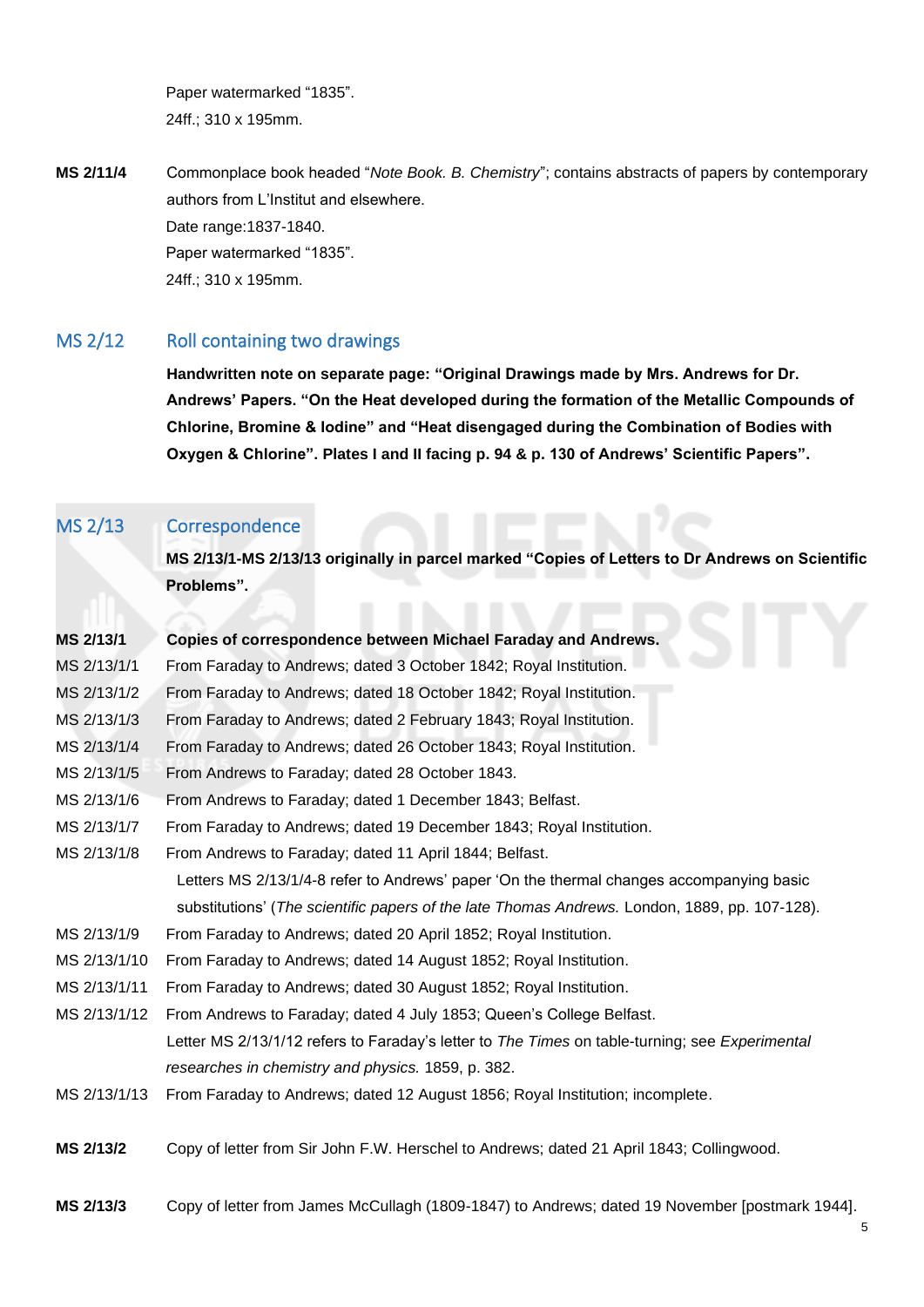<span id="page-5-5"></span>**MS 2/13/4** Copy of letter from C.F. Schoenbein to Andrews; dated 2 May 1847.

#### <span id="page-5-10"></span>**MS 2/13/5 Copies of letters from Elie Wartmann.**

- MS 2/13/5/1 Dated 3 January 1851; Geneva; written in French. Letter MS 2/13/5/1 refers to the French Academy's award of 1000fr. to Andrews in 1849 (see *The scientific papers of the late Thomas Andrews*. London, 1889, p. xxiv), and to Wartmann's paper 'Sur les courants electriques qui existent dans les vegetaux', in *Archives des Sciences Physiques et Naturelles*, Vol. 15 (1850).
- MS 2/13/5/2 Dated 17 January 1851; Geneva; written in French.

#### <span id="page-5-4"></span>**MS 2/13/6 Copies of letters from Sir Edward Sabine.**

- MS 2/13/6/1 Dated 1 March 1852; 11 Old Burlington Street.
- MS 2/13/6/2 Dated 27 March 1852; 11 Old Burlington Street.
- MS 2/13/6/3 Dated 16 November 1852; Woolwich.
- <span id="page-5-0"></span>**MS 2/13/7** Copy of letter from Delesse to Andrews; dated 7 October 1854; Société Philomatique, Paris; written in French.
- <span id="page-5-1"></span>**MS 2/13/8** Copy of letter from Thomas Graham (1805-1869) to Andrews; dated 25 November 1856; 4 Gordon Square.
- <span id="page-5-3"></span>**MS 2/13/9** Copy of letter from Baron Justus von Liebig to Andrews; dated 20 June 1871; written in German.
- <span id="page-5-2"></span>**MS 2/13/10** Copy of letter from A.W. Hofmann to Andrews; dated 30 May 1871; Frankfurt.
- <span id="page-5-6"></span>**MS 2/13/11 Copy of notes from Sir George Gabriel Stokes to Andrews:** 11 February 1871; Lensfield Cottage, Cambridge. 20 February 1871; Cambridge. 15 June 1871; Royal Society. 12 October 1872; Observatory, Armagh.
- <span id="page-5-9"></span>**MS 2/13/12** Copy of letter from James Thomson (1822-1892) to Andrews; dated 8 January 1872; includes a pencil diagram.
- <span id="page-5-7"></span>**MS 2/13/13** Notes regarding correspondence from P.G. Tait, Sir G. Stokes and Sir J. Larmor about scientific matters; on loose leaf from notebook; n.d.

#### **MS 2/13/14 Original letters addressed to Andrews.**

<span id="page-5-8"></span> MS 2/13/14/1 Letter from William Stokes [?] to Andrews; dated 25 August 1835; 50 Park Street Dublin; with emboss mark and wax seal.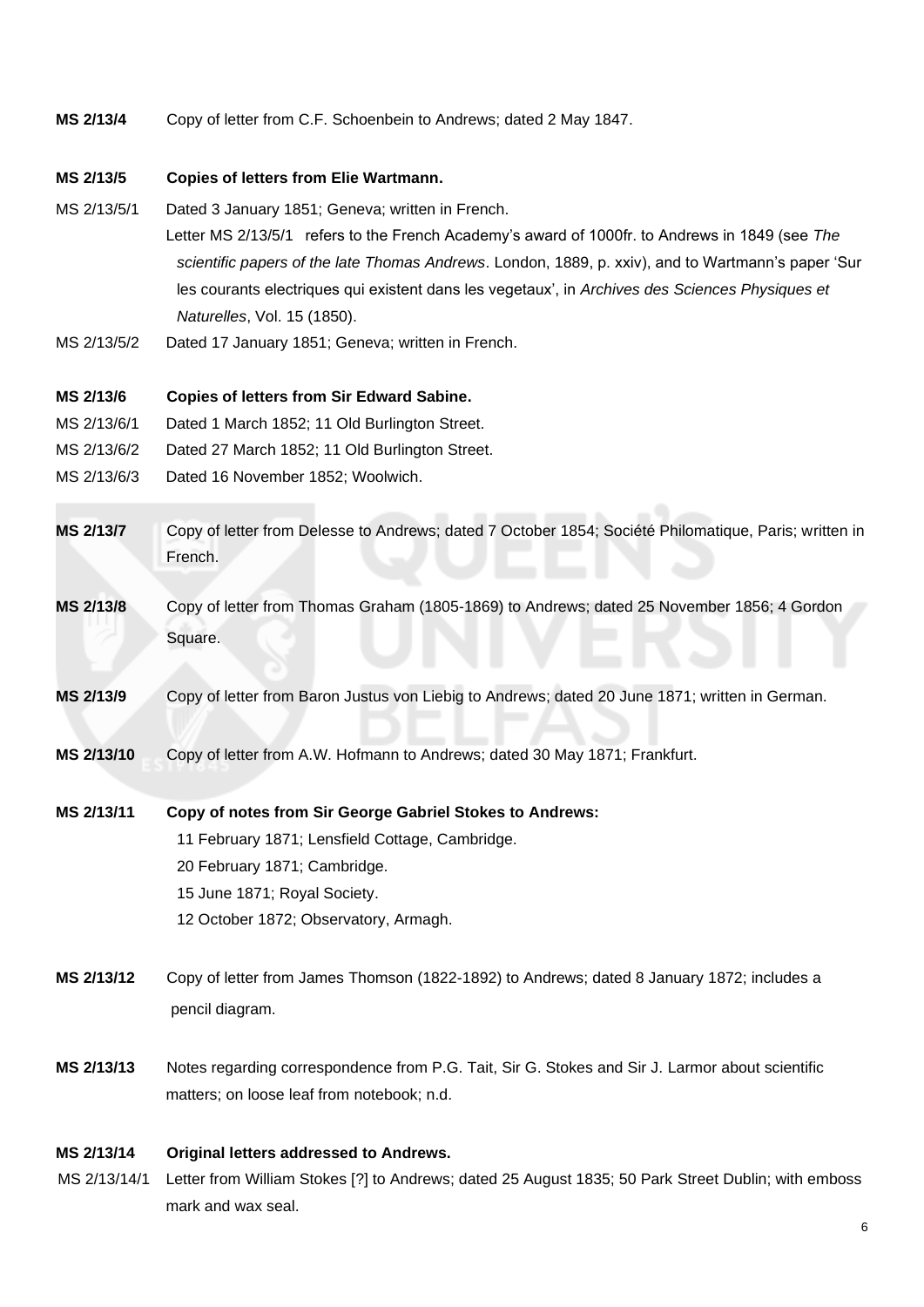<span id="page-6-1"></span>MS 2/13/14/2 Letter from Justus von Liebig to Andrews; dated 10 November 1845; Giessen; written in German. MS 2/13/14/3 Letter from J. Dumas, Dean of the Faculty of Science, Academy of Paris, to Andrews; dated 25 November 1845.

<span id="page-6-2"></span><span id="page-6-0"></span>

| MS 2/14   | Bundle originally marked "Dr Andrews' Papers to Lit & Phil Soc Belfast"                                                        |  |  |
|-----------|--------------------------------------------------------------------------------------------------------------------------------|--|--|
| MS 2/14/1 | Paper entitled "Lecture in the Museum on Galvanic Magnets".                                                                    |  |  |
|           | Handwritten; 22ff. 230 x 181mm.                                                                                                |  |  |
|           | [Read to Belfast Natural History and Philosophical Society, 6 April 1836].                                                     |  |  |
| MS 2/14/2 | Paper entitled "On electrical conduction".                                                                                     |  |  |
|           | Handwritten; 24pp. 190 x 158mm.                                                                                                |  |  |
|           | [Read to Belfast Natural History and Philosophical Society, 4 October 1837].                                                   |  |  |
| MS 2/14/3 | Paper entitled "Lecture delivered in the Belfast Museum on some recent Applications of Galvanism to                            |  |  |
|           | the Arts - Session 1839-1840".                                                                                                 |  |  |
|           | Handwritten; 12pp. 232 x 192mm. Incomplete.                                                                                    |  |  |
|           | [Read to Belfast Natural History and Philosophical Society, 6 February 1840].                                                  |  |  |
| MS 2/14/4 | Paper entitled "Heid. Journal 24 June. /54".                                                                                   |  |  |
|           | Handwritten; 8ff. 207 x 128mm.                                                                                                 |  |  |
|           | Containing foreign news translated from newspapers, 24 June to 3 July 1854.                                                    |  |  |
| MS 2/14/5 | Paper on Heidelberg, without title, beginning "Among the many interesting objects which attract the                            |  |  |
|           | attention of the traveller in Southern Germany, there are none more remarkable than the ruins of the<br>Castle of Heidelberg". |  |  |
|           | Handwritten; 21pp. 250 x 200mm.                                                                                                |  |  |
|           | [Read to Belfast Literary Society, 5 February 1855].                                                                           |  |  |
| MS 2/14/6 | Paper entitled "On the influence of the Discovery of the American Mines on the value of money"; in                             |  |  |
|           | envelope; note on envelope records "On the influence of the Discovery of the American Mines on the                             |  |  |
|           | value of money read before the Belfast Literary So. Mar 8 1858 in Dr Andrews' handwriting".                                    |  |  |
|           | Handwritten; 19pp. 338 x 219mm.                                                                                                |  |  |
| MS 2/14/7 | Paper entitled "On the Discoveries & Writings of Faraday. A sketch".                                                           |  |  |
|           | Handwritten; 46pp. 237 x 192mm.                                                                                                |  |  |
|           | [Read to Belfast Literary Society, 3 November 1862].                                                                           |  |  |
| MS 2/14/8 | Paper entitled "On the Ancient and Modern Views of the Constitution of Matter".                                                |  |  |
|           | Handwritten; 10ff. 336 x 210mm.                                                                                                |  |  |
|           | [Read to Belfast Literary Society, 2 February 1874].                                                                           |  |  |
| MS 2/14/9 | Paper, without title, beginning "The disastrous war which has inflicted such serious losses on France                          |  |  |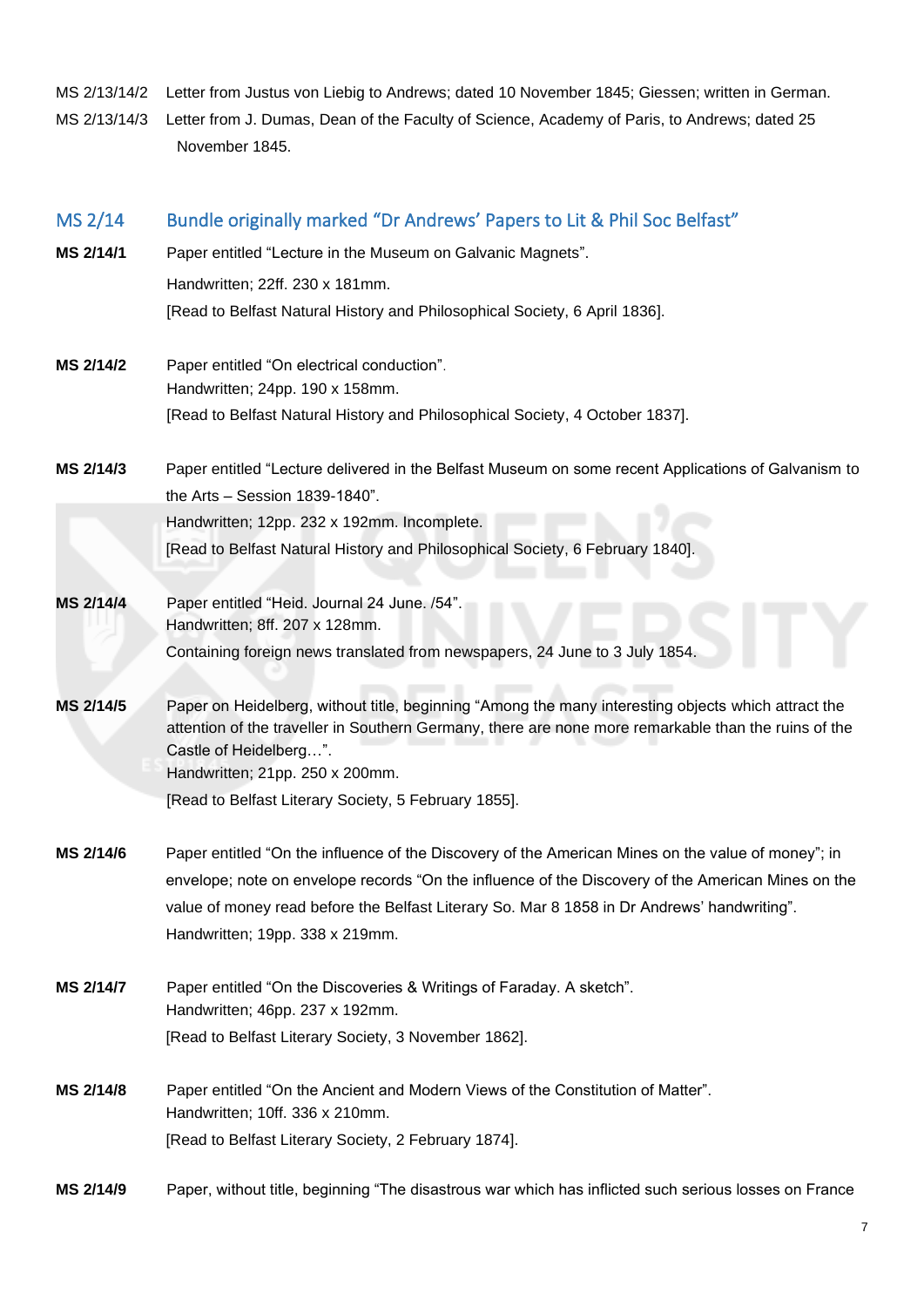has at length come to an end...".

Note attached on Belfast Literary Society headed paper, dated 29 January 1874; addressed to "Professor Andrews F.R.S. Queen's College Belfast" requesting him to attend a monthly meeting of the Society and stating "The paper for the evening will be read by Professor Andrews on "The Difficulties of France; - their Cause and Remedy"". 22pp. 330 x 210mm.

[Read to Belfast Literary Society, 2 February 1874].

- **MS 2/14/10** Notes entitled "Notes of an excursion from Newcastle to the "Long Brae Mountain" lying between the Diamond Rocks and Slieve Donard"; includes a pencil drawing and an ink outline map with title "Junction of granite and clay slate". Handwritten; 4ff. 207 x 169mm.
- **MS 2/14/11** Paper entitled "Notes on the Value of Money". Handwritten; 7ff. 335 x 210mm. See *Belfast Literary Society 1801-1901: historical sketch with memoirs of some distinguished members* (Belfast, 1902) and *Centenary volume, 1821-1921: A review of the activities of the society for 100 years with historical notes, and memoirs of many distinguished members*, Ed by Arthur Deane (Belfast, 1924). The unpublished lectures are referred to in *The scientific papers of the late Thomas Andrews.* London, 1889, p. ix.

# <span id="page-7-0"></span>MS 2/15 Bundle of papers without title

**MS 2/15/1** Report beginning "At the meeting of the Association held in Manchester in 1861 …".

Handwritten; 6ff. 202 x 180mm.

A preliminary note dealing with the work described in the Bakerian Lecture (Scientific Papers, xxxviii, 296). No note of its communication to the British Association is to be found in the Reports between 1861 and 1869.

**MS 2/15/2** Paper entitled "On the Continuity of the Liquid & Gaseous States of Matter. By Thomas Andrews M.D. F.R.S.".

> Handwritten; 18ff. 205 x 129mm., followed by a printed extract from the Bakerian Lecture of 1869, 4pp., 235 x 120mm.

> An account of the research adapted for a "general audience". Paper given to the Belfast Natural History and Philosophical Society, 23 Feb. 1870, as recorded in *Centenary volume, 1821-1921: A review of the activities of the society for 100 years with historical notes, and memoirs of many distinguished members*, Ed by Arthur Deane (Belfast, 1924).

- <span id="page-7-1"></span>**MS 2/15/3** Bundle of sheets marked, in the hand of Mary K. Andrews, "M.S. of Part of 'Studium'". Pencil note of first sheet records "Final draft of Studium Generale Published 1867".
- **MS 2/15/4** Bundle of sheets, similar to MS 2/5/3, tied with pink ribbon and containing a rough draft of Andrews' *Studium generale: a chapter of contemporary history (*London, 1867). Many pages marked "cancelled" and the portions in no regular order.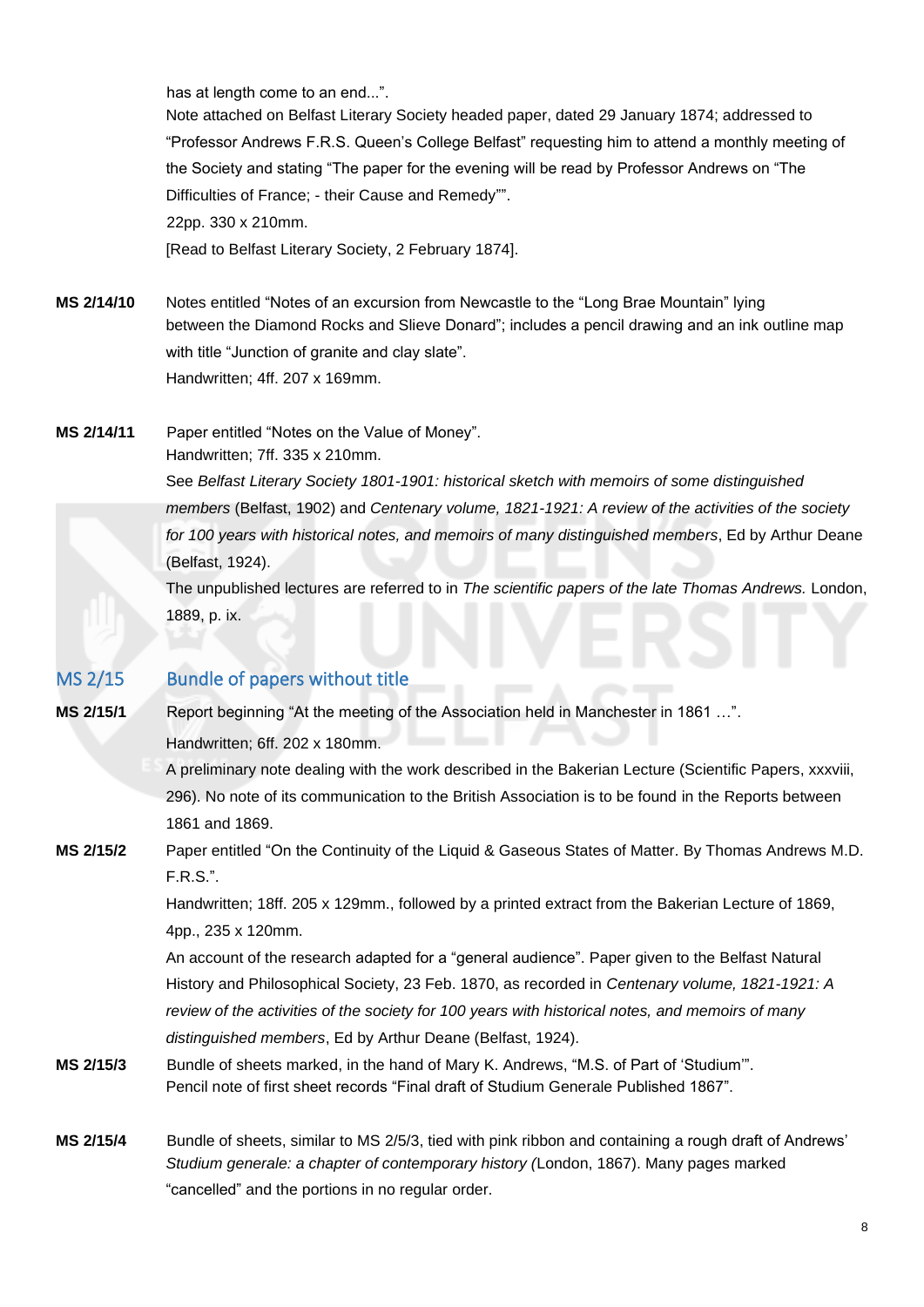## <span id="page-8-0"></span>MS 2/16 Parcel marked by Mary K. Andrews

**"Important. Manuscripts, Proofs, Calculations of "The Gaseous State of Matter" (Final m.s. in Archives of the Royal society.) Copy of Prof. Clerk Maxwell's Report".**

**MS 2/16/1** Paper with heading "Preliminary Notice of Further Researches on the Physical Properties of Matter in the Liquid and Gaseous States under varied Conditions of Pressure and Temperature". Handwritten. 10ff. 250 x 200mm. Draft of paper XLVII, *Proceedings of the Royal Society*, Vol. 23, p. 514 (1875).

**MS 2/16/2** Incomplete draft related to MS 2/16/1, without title. Handwritten. 6ff. 250 x 200mm.

**MS 2/16/3** Notes entitled "Note of Formula for Calibration of small irregular piece at sealed End of tube" includes a hand drawn diagram. Handwritten. 2ff. 256 x 205mm.

- **MS 2/16/4** Rough draft of a summary of unidentified paper beginning "After referring to certain modifications in his former method of working…". Handwritten. 4ff. 338 x 210mm. Folio 4 is a fragment of the second Bakerian Lecture of 1876 (*Philosophical Transactions*, 1876, p.
- **MS 2/16/5** Laboratory readings and calculations. Handwritten. 8ff. 340 x 210mm.

<span id="page-8-1"></span>421).

**MS 2/16/6** Paper with heading "The Bakerian Lecture. On the Gaseous State of Matter. By Thomas Andrews M.D., L.L.D., F.R.S., Vice President of Queen's College, Belfast". Copy of the second Bakerian Lecture in the hand of Elizabeth Andrews. 55ff. 330 x 193mm.

- **MS 2/16/7** Corrected proof of MS 2/16/6, with attached sheet of instructions to the printer in Thomas Andrews' hand.
	- 17ff. 238 x 181mm. & 288 x 222mm.
- **MS 2/16/8** Notes mainly relating to apparatus requirements, headed "6. Apparatus for determining the amount of heat produced …".

Handwritten. 2ff. 229 x 180mm.

- <span id="page-8-2"></span>**MS 2/16/9** List of errata, in the hand of Mary K. Andrews. 2ff. 238 x 192mm.
- <span id="page-8-3"></span>**MS 2/16/10** Report headed "Report on Dr Andrews' paper "On the Gaseous State of Matter""; in a wrapper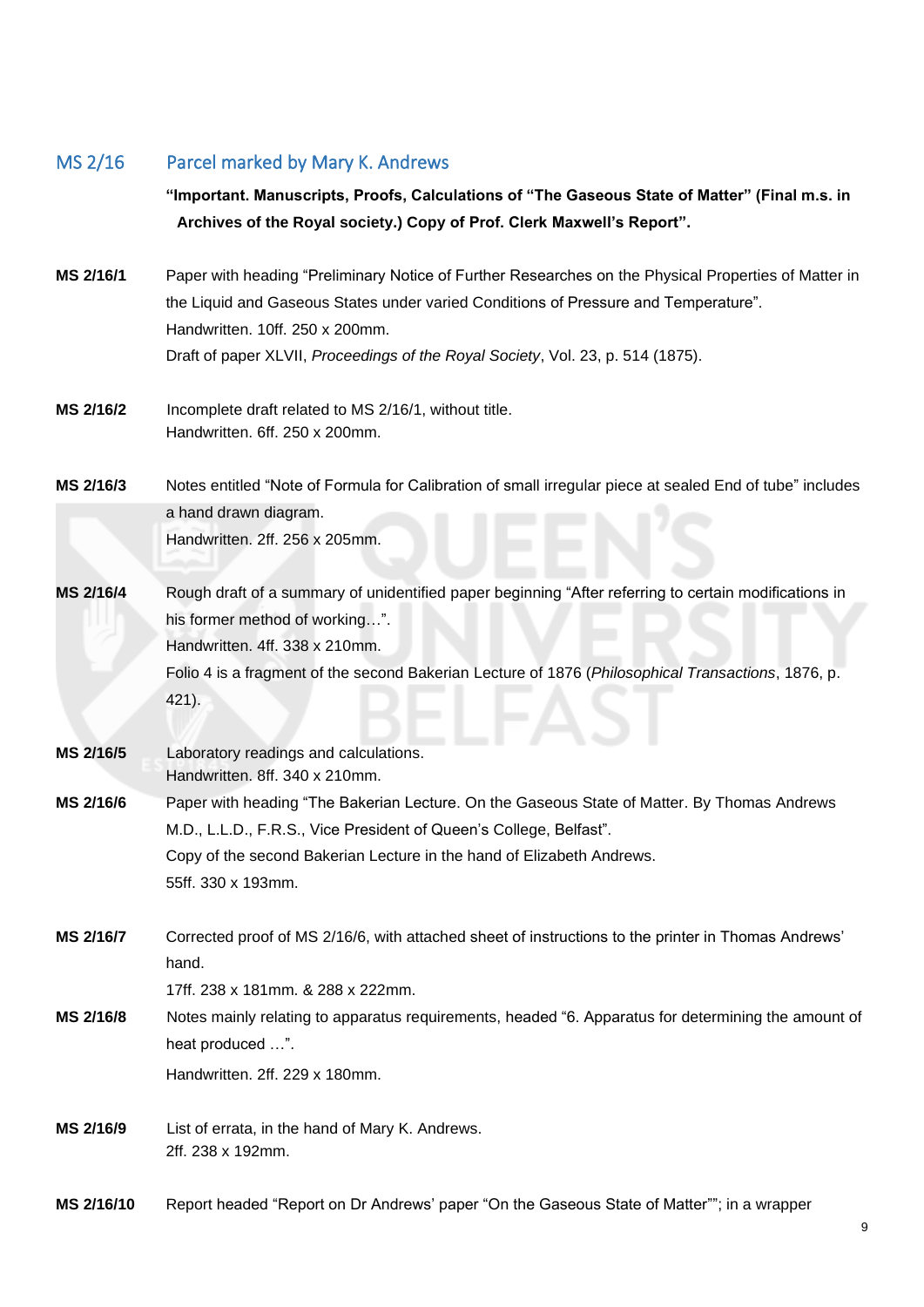inscribed "Copy of Prof<sup>r</sup> . J. Clerk Maxwell's Report on Dr. Andrews' paper "On the Gaseous State of Matter"".

<span id="page-9-0"></span>Handwritten. 7ff. 317 x 183mm.

<span id="page-9-2"></span>**MS 2/16/11** Brown paper wrapping which originally contained the papers in the MS 2/16 bundle, with inscription in hand of Mary K. Andrews "Important. Manuscripts, Proofs, Calculations of "The Gaseous State of Matter" (Final m.s. in Archives of the Royal society.) Copy of Prof. Clerk Maxwell's Report"; in poor condition.

# MS 2/17 Article and draft by P.G. Tait

- **MS 2/17/1** Proof of part of an unpublished article by P.G. Tait, intended for the *Proceedings of the Royal Society of Edinburgh*, and headed "From Dr Andrews' "Notes of Experiments" (MSS.), Vol. VII. Book 9"; together with board with address label to "The Librarian, Queen's University, Belfast, Ireland". [See *Nature*, Vol. 59, pp. 318, 503 (1899), and *Proceedings of the Royal Society of Edinburgh*, Vol. 30, pp. 1-23 (1910)].
- <span id="page-9-6"></span>**MS 2/17/2 Envelope inscribed "Original Draft by Professor Tait of what he probably intended to be the opening paragraphs of his projected paper regarding Dr. Andrews' measurements of comparative compression of air & of Carbonic Acid at various temperatures"; with contents, all single leaf:**

### <span id="page-9-3"></span>MS 2/17/2/1 Explanatory note handwritten by Mary K. Andrews.

MS 2/17/2/2 P.G. Tait's manuscript relating to above title.

- MS 2/17/2/3 Typed copy of MS 2/17/2/2, with introductory note by C.G. Knott.
- <span id="page-9-4"></span>MS 2/17/2/4 Handwritten letter from C.G. Knott to Mary K. Andrews; dated 14 October 1910; 42 Upper Gray Street, Edinburgh.
- MS 2/17/2/5 Offprint of C.G. Knott's supplementary note to the paper 'Andrews' measurements of the compression of Carbon Dioxide and of mixtures of Carbon Dioxide and Nitrogen'. [*Proceedings of the Royal Society of Edinburgh*, Vol. 30, p. 290 (1910)].

### <span id="page-9-1"></span>MS 2/18 Parcel primarily containing drawings

**Parcel marked "Very valuable Working Drawing. of Dr. Andrews' Contemplated Apparatus for determining true pressures, also Drawings of Curves of Mixed Gases. Drawing of 1869 Bakerian Lecture Curves. With apparatus marked by T. Andrews with pin pricks.**

<span id="page-9-5"></span>**Copy of Prof<sup>r</sup>Clerk. Maxwell's Report on T. Andrews' 1876 Bakerian Lecture". Parcel tied with pink ribbon.**

<span id="page-9-7"></span>**MS 2/18/1 Packet inscribed "Large Drawings of Curves for Mixed Gases Reductions from which have gone to Dr. Knott May 1910/02".** [The drawings illustrate paper 60 in *Scientific Papers*, pp. 457-471]. Packet contains the following: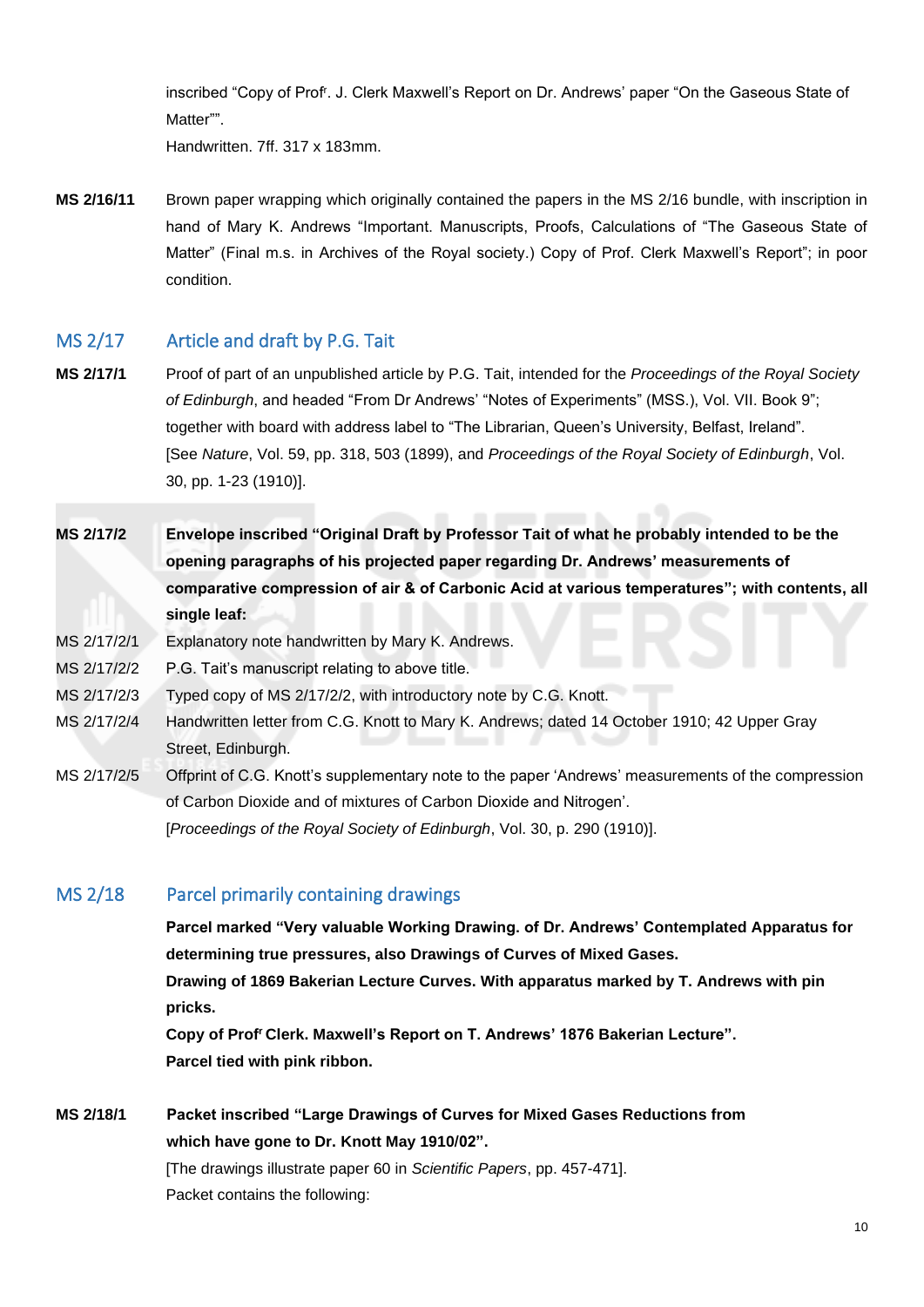- MS 2/18/1/1 Explanatory note handwritten by Mary K. Andrews.
- MS 2/18/1/2 Fig. 1. Diagram in rough form with note beginning "Curves showing compressibility of a mixture of 3.00 vol carbonic acid and 4.03 nitrogen…"; hand drawn in ink.
- MS 2/18/1/3 Fig. 1. Larger scale of diagram in MS 2/18/1/2, smoothed for reproduction; drawn in pencil and ink.
- MS 2/18/1/4 Fig. 2. Rough sketch in ink, large scale; handwritten note states "Same scale as plate in 1<sup>st</sup> Bakerian Lecture".
- MS 2/18/1/5 Fig. 2. Rough sketch in pencil, large scale.
- MS 2/18/1/6 Fig. 2. Reduced, as published; hand drawn in ink.
- MS 2/18/1/7 Fig. 3. Hand drawn in pencil and ink.

<span id="page-10-3"></span>**MS 2/18/2 Packet inscribed "Very Valuable Working Drawings of Dr. Andrews' Contemplated Apparatus for determining true pressures. Also Drawings of Curves of Mixed Gases"; only front board of packet remaining; dated 8th January 1898. Contents of original packet [the descriptions, where quoted, are by Mary K. Andrews unless otherwise stated]:**

- MS 2/18/2/1 "Dr. Andrews' working drawing of part of proposed apparatus for determination of true pressures"; large scale, hand drawn in pencil.
- MS 2/18/2/2 Envelope, originally addressed to Professor Tait, Edinburgh, post stamped 1988; handwritten note inscribed on envelope face "Mem. By Dr. Everett regarding his recollections of Dr. Andrews' projected apparatus for measuring very high pressures".

<span id="page-10-4"></span>Envelope contains the following

"Memorandum by Prof. Everett. Nov. 12, 1888." 3ff.; with two diagrams on separate sheets; all in J.D. Everett's hand.

Rough pencil diagram by Andrews, on the back of a paper containing notes on organic chemistry. 2ff. MS 2/18/2/3 "Large drawing of Carbonic Acid Curves. Nearly all reproduced in Dr. Andrews' Bakerian Lecture for 1869 "On the continuity of the gaseous and liquid states of matter". See published Volume of T.

Andrews' "Scientific Papers" p. 308 experiments noted by pin pricks"; calibration curve on verso.

<span id="page-10-2"></span>MS 2/18/2/4 Envelope inscribed "Private. Report on Dr. Andrews' Paper "On the Gaseous State of Matter" (this paper formed the Bakerian Lecture of 1876) Royal Society"; envelope contains a transcript of J. Clerk Maxwell's report recommending publication (*Scientific Papers*, No. 49, pp. 418-456). 8ff.; ff. 1-4 in the hand of Elizabeth Andrews, ff. 5-8 in that of Mary K. Andrews.

### <span id="page-10-0"></span>MS 2/19 Assorted manuscript material including early notes taken in Paris 1836

## MS 2/20 18 bound notebooks

<span id="page-10-1"></span>**Chiefly copied from Thomas Andrews' notebooks, relating to experiments, tables and calculations.**

**MS 2/20/1** From Thomas Andrews' Notes of Experiments Vol. I- Vol. IV. Date range: 1836-1855.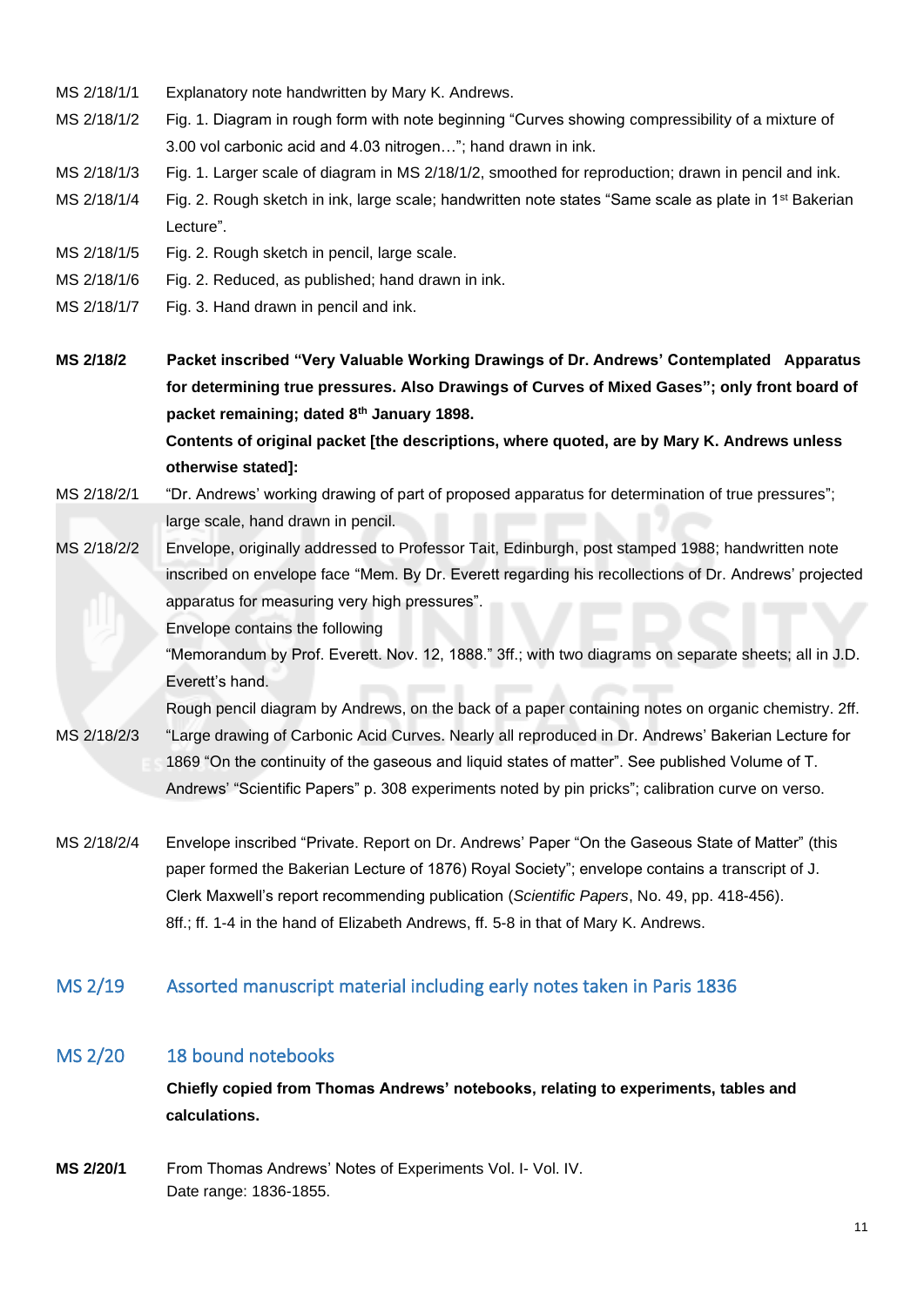220 x 140mm; red softback.

- **MS 2/20/2** From Thomas Andrews' Notes of Experiments Vol. V- Vol. VII; with some hand drawn diagrams pasted in. Date range: 1855-1869. 220 x 140mm; red softback.
- **MS 2/20/3** Note on front cover reads: "Extracts from Dr. Andrews' Bound Notes of Experiments Vol. VII 1860- 1869. From beginning of Vol. VII Book 1 down to Book 3 as far as Oct 9, 1862- continuation in another book". One loose leaf; one hand drawn diagram pasted in. Date range: 1860-1862. 225 x 175mm; hardback.
- **MS 2/20/4** Note on front cover reads: "Précis of Vol. VII of Dr. Andrews' Notes of Experiments (continued in another book) preceded by 2 pages from Vol. VI". Date range: 1860-1868. 230 x 175mm; black softback.
- **MS 2/20/5** Note on front cover reads: "Précis of part of Book VI. Contents of Vol VII Notes of Experiments Books 1-14. Constants for air & CO<sub>2</sub>. p.1.". Date range: 1867-1869. 255 X 205mm; softback.
- <span id="page-11-0"></span>**MS 2/20/6** Note on front cover reads: "Précis of parts of Books 4, 6, 7, 8, 9- Notes regarding references to the Experiments in the Tables of The Bakerian Lecture for 1869 "On the continuity of the Gaseous & Liquid States of Matter"". Loose letters to Professor Tait inserted, dated 1899. Date range: 1868 [letters 1899].
	- 230 x 180mm; hardback.
- **MS** 2/20/7 Note on front cover reads: "Continuation of précis of Dr. Andrews' VII<sup>th</sup> Vol. Notes of Experiments March 30 '68- April 5 '68". Date range: 1868-1869. 205 x 165mm; red softback.
- **MS 2/20/8** Note on front cover reads: "Précis of Dr. Andrews' Unbound Blue Note Books 14- 27. Relating chiefly to experiments in Bakerian Lecture of 1876 and in the posthumous paper published in 1887". Date range: 1869-1876. 230 x 180mm; hardback.
- **MS 2/20/9** Note on front cover reads: "Extracts from Dr. Andrews' unbound Note Books. Book 14-27 No. 445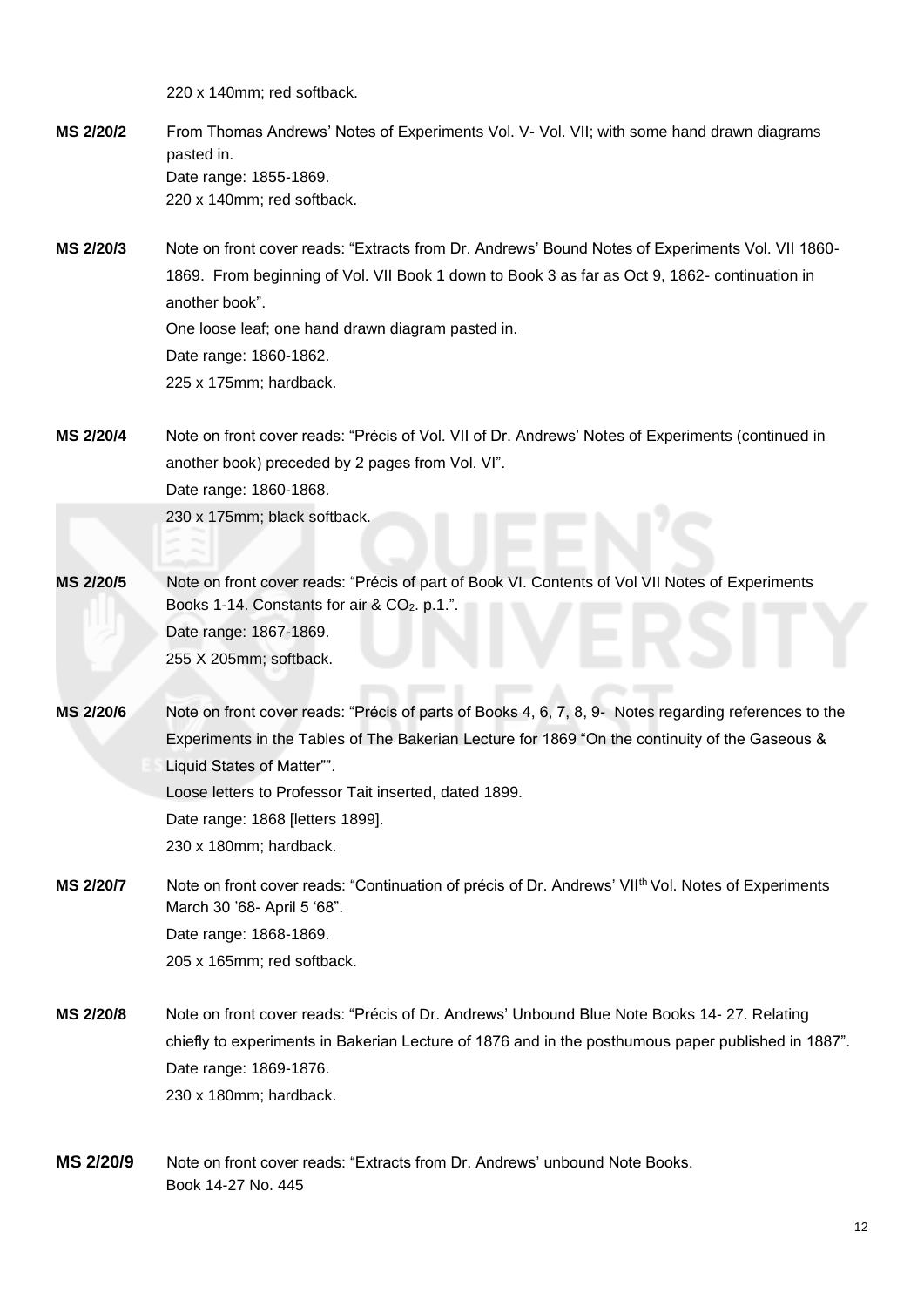continued in another book". Date range: 1869-1876. 205 x 165mm; red softback.

**MS 2/20/10** Note on front cover reads: "Extracts from Dr. Andrews' unbound Note Books. Book 14- Book 27. no. 467. Feb 2, '70- Jan 10 '77". [These notebooks have since been bound and now form Vol. VIII]. Date range: 1869-1877. 205 x 165mm; red softback.

- **MS** 2/20/11 Note on front cover reads: "From Note Book 16. 1870. Details of Exp<sup>ts</sup> in the Tables of the late Dr. Andrews' paper "On the Properties of Matter in the Gaseous and Liquid States under Various Conditions of Temperature and Pressure"- Phil Trans. Royal So London Vol. 178 (1887) A.p.p. 45-56. & references to experiments in latter part of paper from Note Books 21 and 27". Date range: 1870. 230 x 180mm; softback.
- **MS 2/20/12** Note on first page reads: "From Dr. Andrews' "Notes of Experiments" Vol. VIII. Book 24. 1875 Feb 22 to March 31 Pressure Experiments- Tubes newly fitted." Date range: 1875. 220 x 165mm; red softback.
- **MS 2/20/13** Note on front cover reads: "Book 27- from 467 to end. Jan 10, '77- Feb 9, '77". Date range: 1877. 205 x 165mm; red softback.

**MS 2/20/14** Note on front cover reads: "Resumé Book 27. No. 446 to end-449 to end mixture Nit1.  $CO<sub>2</sub>$  3.43 and Appendix 1- From 490 to end of Pressure exp<sup>ts</sup> recopied almost in extenso Appendix 2. Expansion of  $11.CO<sub>2</sub>$  and /Air [?]". Date range: 1877. 205 x 165mm; red softback.

- **MS 2/20/15** Note on front cover reads: "Notes for Future Work"; several loose pages inserted. 255 x 200mm; hardback.
- **MS 2/20/16** Note on front cover reads: "Experiments in Tables of The Bakerian Lecture for 1876. "On the Gaseous State of Matter"". n.d. 230 X 180mm; softback.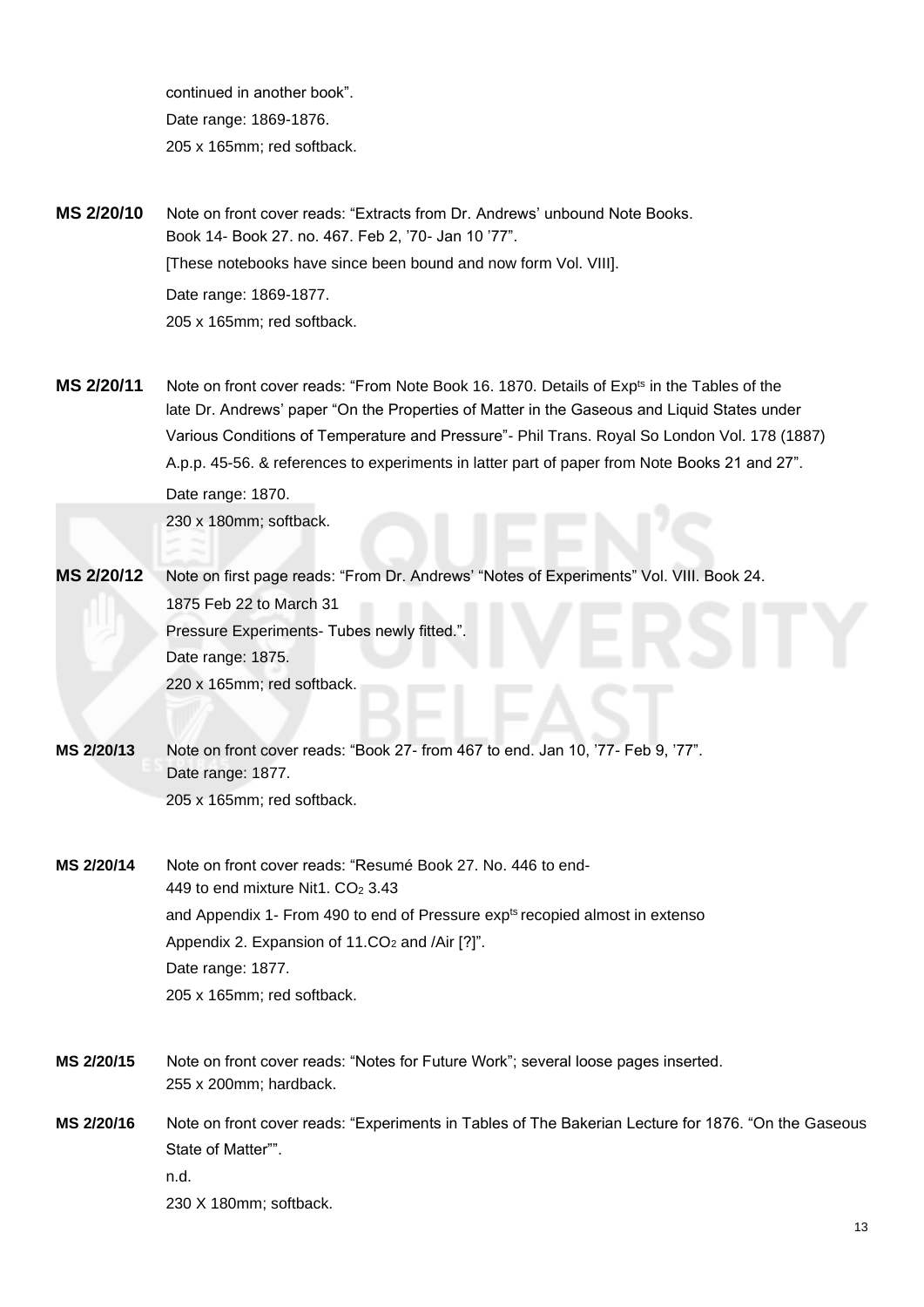- **MS 2/20/17** Title on paste-down endpaper and spine: "Catalogue of Dr. Andrews' Apparatus in Queen's College, Belfast". n.d. 220 x 180mm; hardback.
- <span id="page-13-2"></span>**MS 2/20/18** Title on page 3 reads: "The Recollections of Past Life, by Sir Henry Holland, Bart. President of the Royal Institution of Great Britain: Physician in ordinary to the Queen. 1872". 225 x 180mm; green softback.

### <span id="page-13-0"></span>MS 2/21 5 Offprints

#### **Offprints of papers authored by Andrews.**

- **MS 2/21/1** "XVIII. The Bakerian Lecture- On the continuity of the Gaseous & Liquid States of Matter. By Thomas Andrews, M.D., F.R.S., Vice President of Queen's College, Belfast. Received June 14- Read June 17, 1869." 16pp.; 1 plate.
- **MS 2/21/2** "The Bakerian Lecture- On the continuity of the Gaseous & Liquid States of Matter. By Thomas Andrews, M.D., F.R.S., Vice President of Queen's College, Belfast. From the Philosophical Transactions- Part II. For 1869." 16pp.; 1 plate. As MS 2/21/2 with annotation and title page.
- **MS 2/21/3** "Expériences à hautes pressions sur les gaz par M. Andrews." 4pp. in French. 9 August 1875.
- **MS 2/21/4** "[From the Philosophical Transactions of the Royal Society, vol. 166, pt. 2] XV11. The Bakerian Lecture- On the Gaseous State of Matter. By Thomas Andrews, M.D., L.L.D., F.R.S., Vice- President of Queen's College, Belfast. Received April 19- Read April 27, 1876." 29pp.
- **MS 2/21/5** "Philosophical Transactions of the Royal Society of London. Vol. 178 (1887), A, pp.45-56. On the Properties of Matter in the Gaseous and Liquid States under Various Conditions of Temperature and Pressure. By the late Thomas Andrews, M.D., L.L.D., F.R.S." 12pp.

#### <span id="page-13-1"></span>MS 2/22 Loose papers

**MS 2/22/1** Loose pages, some clipped together, and tied with ribbon, with note, "Tables of Dr. Andrews' Second Bakerain Lecture 1876"; handwritten.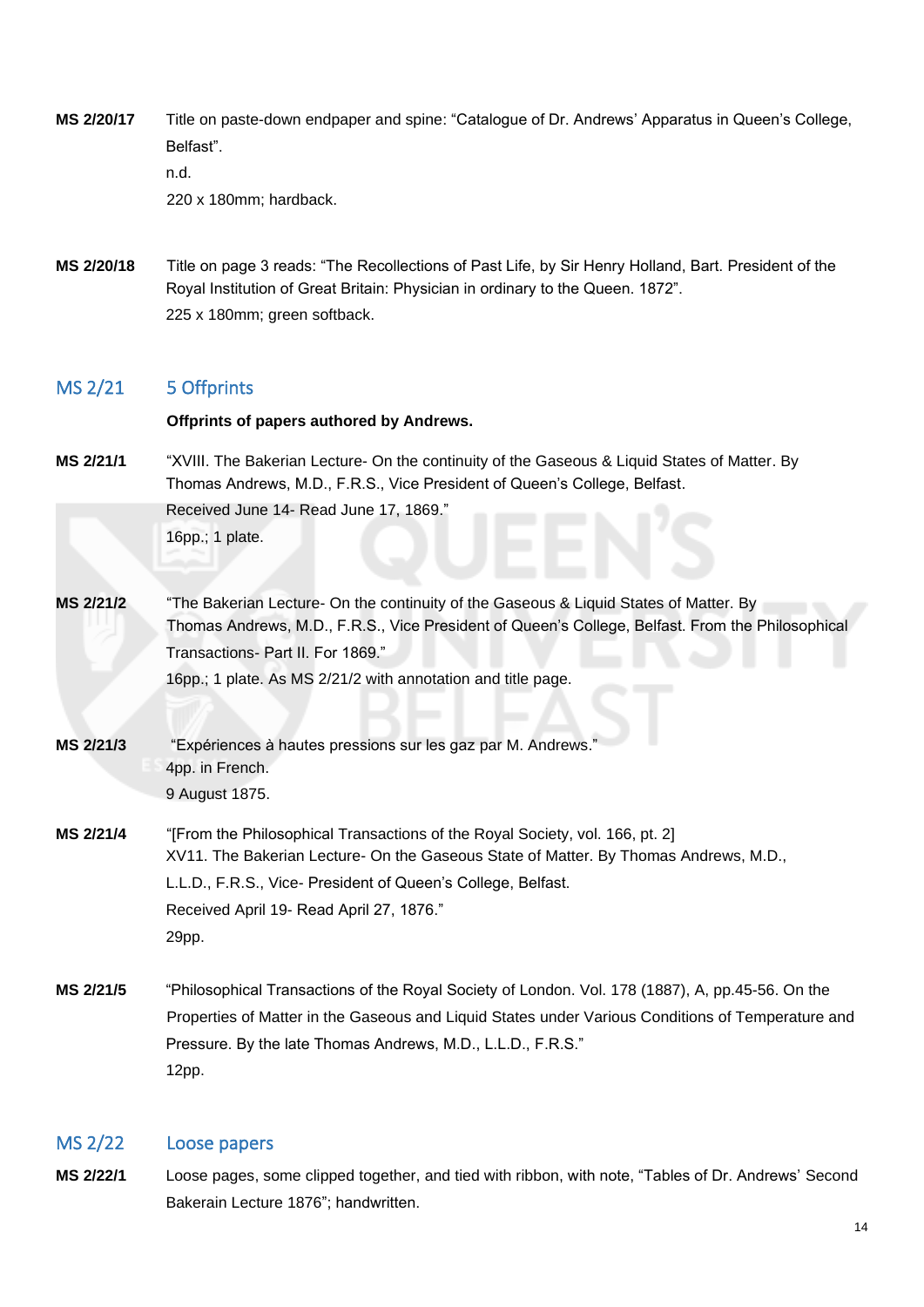- **MS 2/22/2** Loose pages clipped together and tied with ribbon, with note, "Regarding 'marks' on tubes"; handwritten.
- **MS 2/22/3** Loose pages tied with ribbon; handwritten.
- **MS 2/22/4/1- 41** Assortment of loose papers, some clipped together, containing notes, calculations, drawings and tables; all handwritten.

# MS 2/23/1-16

### <span id="page-14-0"></span>Scientific papers and articles

**Collection of 16 individual journal issues, articles and scientific papers, in many cases presented to Andrews by the author; many papers include an inscription; a number of items in German; 1 paper in French; 1 paper in Italian; 1 paper in Swedish.**

### <span id="page-14-1"></span>MS 2/24 Box file

**Containing an assortment of handwritten notes, calculations, tables and experiments, some clipped together, some bundled and tied with ribbon; box also contains offprints of 4 papers authored by Andrews.**

## <span id="page-14-2"></span>MS 2/25 Photographs

- **MS 2/25/1** Black and white photograph, mounted and fronted with glass, of apparatus. Handwritten note in photograph begins, "3.4.56 Apparatus employed by Dr Andrews in his experiments on the amount of heat disengaged in the combination of hydrogen….". 255 x 195mm.
- **MS 2/25/2** Black and white photograph, mounted and fronted with glass, of apparatus. 255 x 150mm.
- **MS 2/25/3** Same photograph as MS 2/25/2, mounted on card. 215 x 165mm.
- **MS 2/25/4** Black and white photograph, mounted and fronted with glass, of apparatus. 240 x 210mm.
- **MS 2/25/5** Black and white photograph, mounted and fronted with glass, of large piece of equipment in grounds of Queen's University Belfast. 255 x205mm.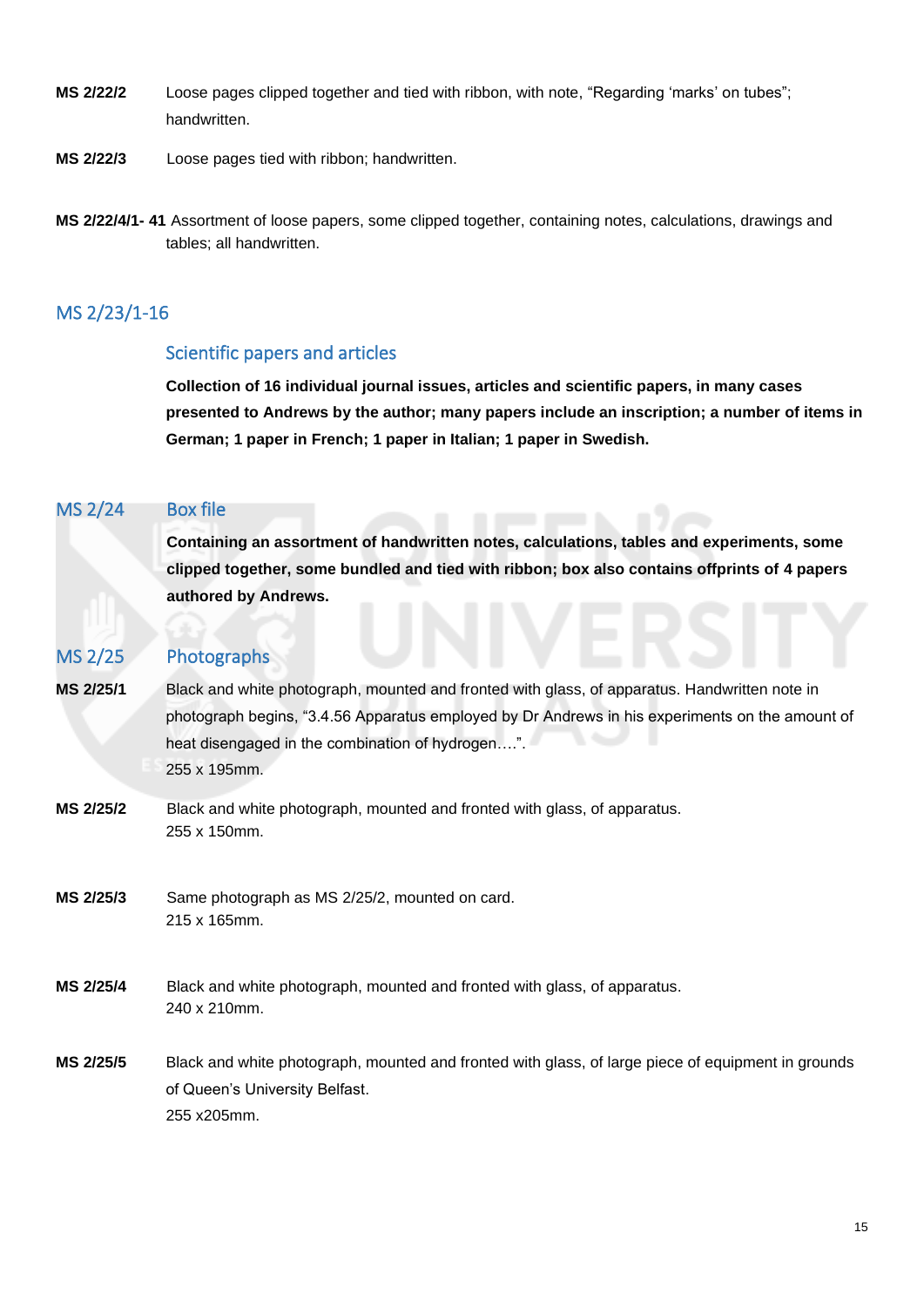# Appendix 1

<span id="page-15-0"></span>**Index of Names**

| <b>Name</b>                         | <b>Reference</b> |       |
|-------------------------------------|------------------|-------|
| Andrews, Elizabeth                  | MS 2/16/6        | p. 9  |
|                                     | MS 2/18/2/4      | p. 11 |
| Andrews, Mrs Jane (née Hardie)      | MS 2/12          | p. 5  |
| Andrews, Mary K.                    | MS 2/15/3        | p. 8  |
|                                     | MS 2/16          | p. 9  |
|                                     | MS 2/16/9        | p. 9  |
|                                     | MS 2/16/11       | p. 10 |
|                                     | MS 2/17/2/1      | p. 10 |
|                                     | MS 2/17/2/4      | p. 10 |
|                                     | MS 2/18/1/1      | p. 11 |
|                                     | MS 2/18/2        | p. 11 |
|                                     | MS 2/18/2/4      | p. 11 |
| Delesse, Achille Ernest (1817-1881) | MS 2/13/7        | p. 6  |
| Dumas, Jean-Baptiste (1800-1884)    | MS 2/13/14/3     | p. 6  |
| Everett, Joseph David (1844-1908)   | MS 2/18/2/2      | p. 11 |
| Faraday, Michael (1791-1867)        | <b>MS 2/1</b>    | p. 3  |
|                                     | <b>MS 2/2</b>    | p. 3  |
|                                     | <b>MS 2/5</b>    | p. 3  |
|                                     | <b>MS 2/6</b>    | p. 4  |
|                                     | MS 2/13/1        | p. 5  |
|                                     | MS 2/14/7        | p. 7  |
| <b>Graham, Thomas (1805-1869)</b>   | MS 2/13/8        | p. 6  |
| Herschel, Sir John (1792-1871)      | MS 2/13/2        | p. 5  |
| Hofmann, August Wilhelm (1818-1892) |                  | p. 6  |
|                                     | MS 2/13/10       |       |